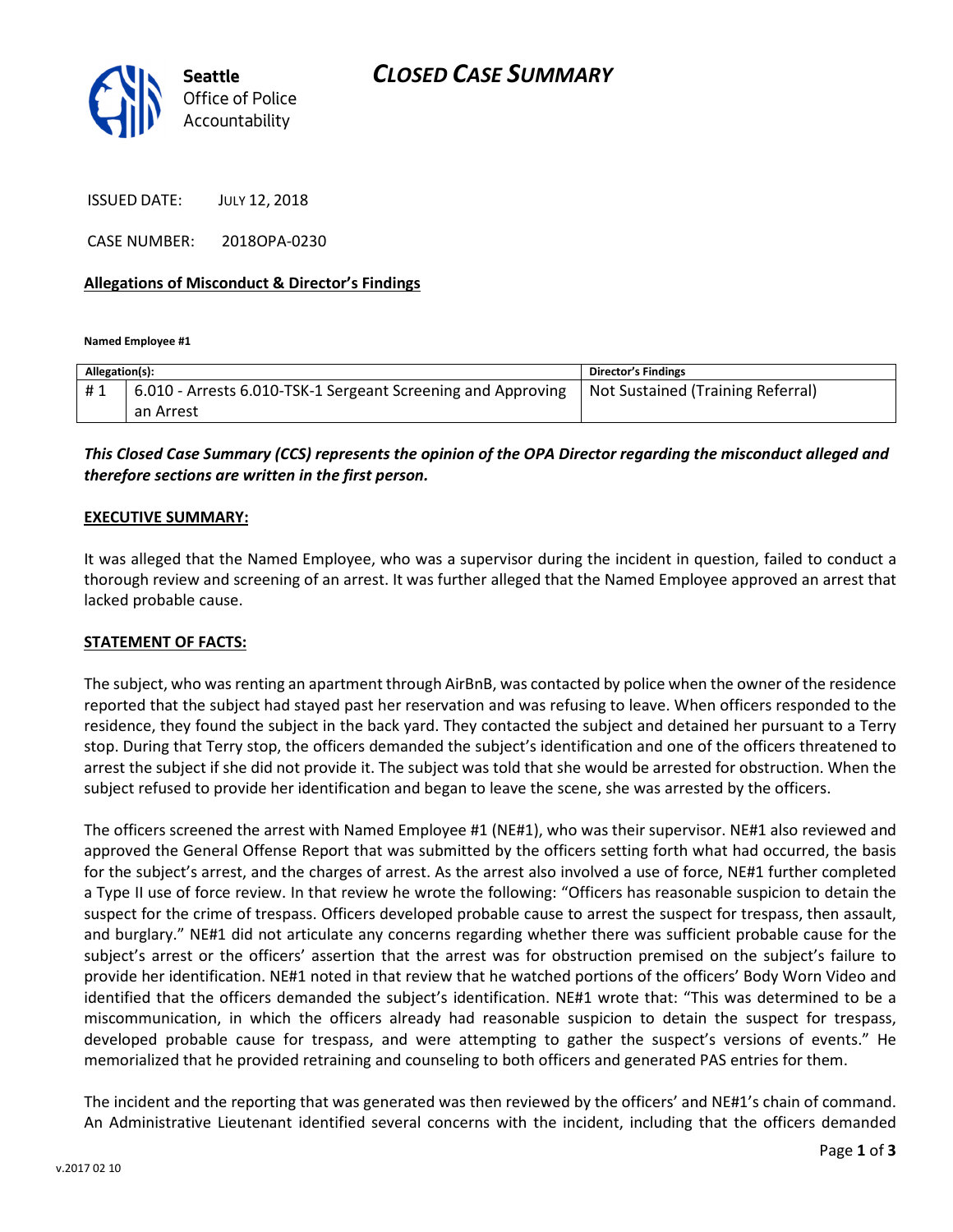# CLOSE CASE SUMMARY



Office of Police Accountability

OPA CASE NUMBER: 2018OPA-0230

identification during a Terry stop and that there may have been insufficient probable cause for the subject's arrest. The Administrative Lieutenant also critiqued NE#1's review. The Administrative Lieutenant noted the following: NE#1's review was "very short and does not have much detail"; NE#1 did not identify that there was insufficient probable cause for the arrest; NE#1 did not ask clarifying questions of the officers; and NE#1 did not identify the subject's complaint of pain or the swelling to her cheek in his review. The Administrative Lieutenant recommended that NE#1 receive "training, PAS or Frontline on these issues." As such, the Administrative Lieutenant did not refer this matter to OPA at that time.

This case was later reviewed by the Department's Force Review Board (FRB). As part of that review, the FRB discussed the Administrative Lieutenant's comments concerning the alleged shortcomings of NE#1's review. The FRB made the decision to refer this matter to OPA.

OPA initiated two investigations. The first, under case number 2018OPA-0079, concerned the Terry stop, the demand for identification, the arrest, and the use of force against the subject by the two officers. OPA found that the initial Terry stop was supported by reasonable suspicion; however, OPA concluded that the officers did improperly demand identification during the detention and that there was no probable cause for the subject's arrest. As such, OPA recommended that these allegations be Sustained as against the officers.

This separate investigation was initiated against NE#1 based on the identification of the issues with his screening, review, and approval of the arrest, which were, as discussed above, flagged by both the Administrative Lieutenant and the FRB.

## ANALYSIS AND CONCLUSIONS:

### Named Employee #1 - Allegations #1 6.010 - Arrests 6.010-TSK-1 Sergeant Screening and Approving an Arrest

SPD Policy 6.010-TSK-1 concerns the responsibilities of a sergeant when screening and approving an arrest. Relevant to the allegation in this case, the policy requires that the sergeant does the following: "reviews the circumstances surrounding the incident and the physical condition of the person arrested or detained"; "determines the appropriateness of the offense charged and the disposition of the person arrested or detained"; and "reviews the reports for completeness." (SPD Policy 6.010-TSK-1.)

As discussed above, I concluded that there was no probable cause for the subject's arrest. NE#1 should have identified this deficiency. This is particularly the case given that he reviewed the portions of the officers' BWV during which her identification was demanded and an arrest for obstruction was threatened if she did not provide it. I concur with the Administrative Lieutenant that there were several other deficiencies with NE#1's review of this matter. These deficiencies, when coupled with the failure of NE#1 to identify that the arrest was not supported by probable cause, constitute, in my opinion, a violation of this policy. That being said, and as posited by the Administrative Lieutenant, I agree that the appropriate remedy here is a Training Referral rather than a Sustained finding. Influencing my decision in this regard is that NE#1 did recognize the officers' error in demanding identification during the Terry stop – even though he referred to it as a "miscommunication" without any further detailed explanation – and that he provided appropriate and thoughtful training to the officers and documented this issue in PAS entries.